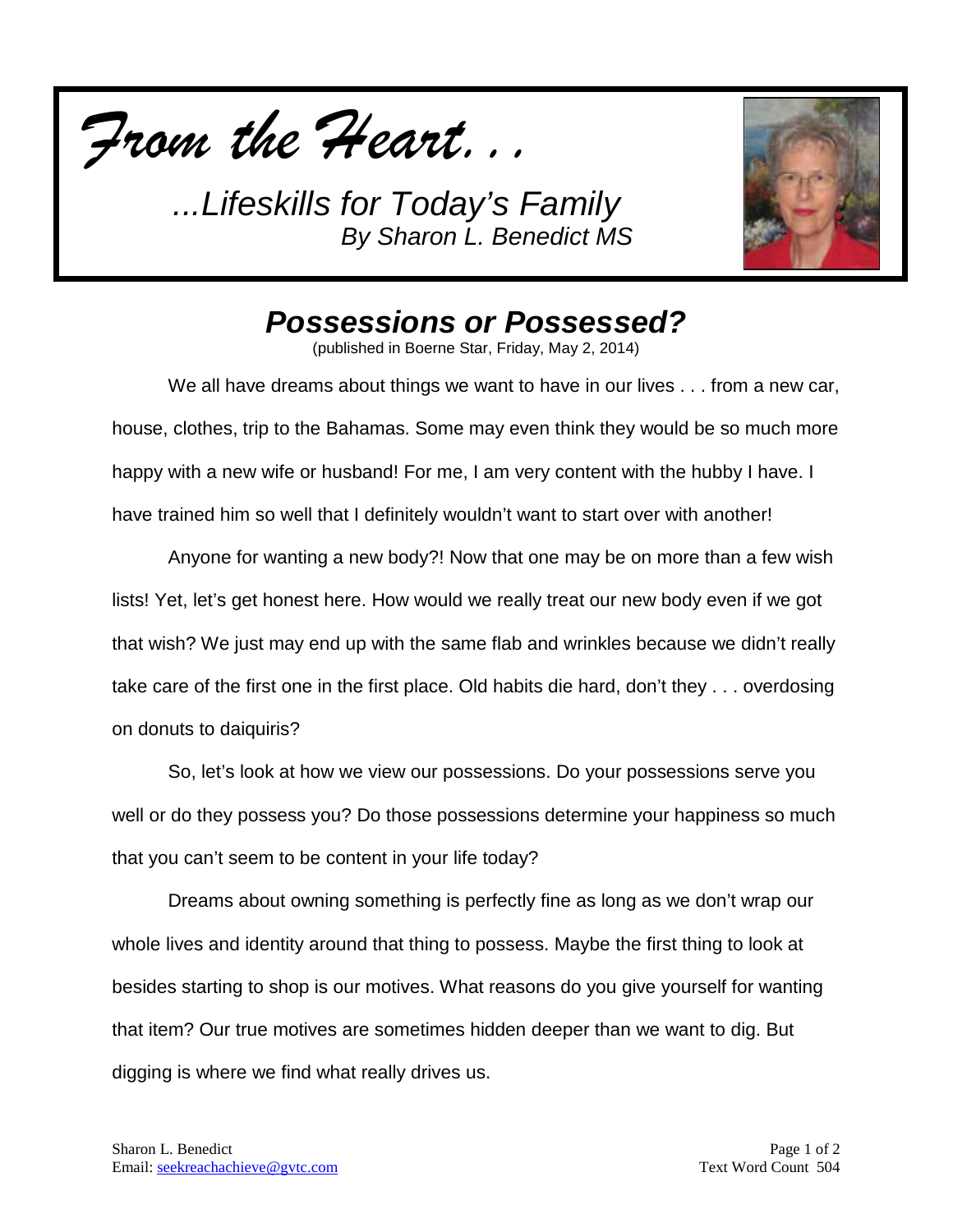Right now, pick two items you have dreamed about having. One will be something more simple and less expensive. The other will be a big one and expensive. Ask yourself these questions for each item. Start with the more basic and simple item, then ask yourself again for the big one. Write down your responses.

- What gave you the idea in the first place to want that item?
- How does having the item fit into your "needs?" Or...
- Is this item more of a "want?"
- If the item is more of a want than a need, how does it support a life dream or goal you have had?
- How does your budget support the cost of this item and its care?
- Time to make a buy decision, yes, no, later?

Ask a close friend to process these questions with you if you are having difficulty on your own. Now that you have made your decision to buy or not to buy, how did digging deeper into your motives affect your decision?

I hope this Q&A exercise helped you more clearly place your possessions as things that meet a genuine need, a want that brings your dream or goal closer to coming true, and helps your budget support those needs, dreams, and life goals you hold near for you and your family.

--

*Sharon L. Benedict, is a speaker, author, and weaver, and loving it! She is available for speaking engagements, free*lance writing, and will even weave you a one-of-kind creation, just for you. Sharon also welcomes your questions and *comments and can be contacted a[t seekreachachieve@gvtc.com.](mailto:seekreachachieve@gvtc.com) Visit her website at* 

*[www.celebratingyourjourney.com.](http://www.celebratingyourjourney.com/)*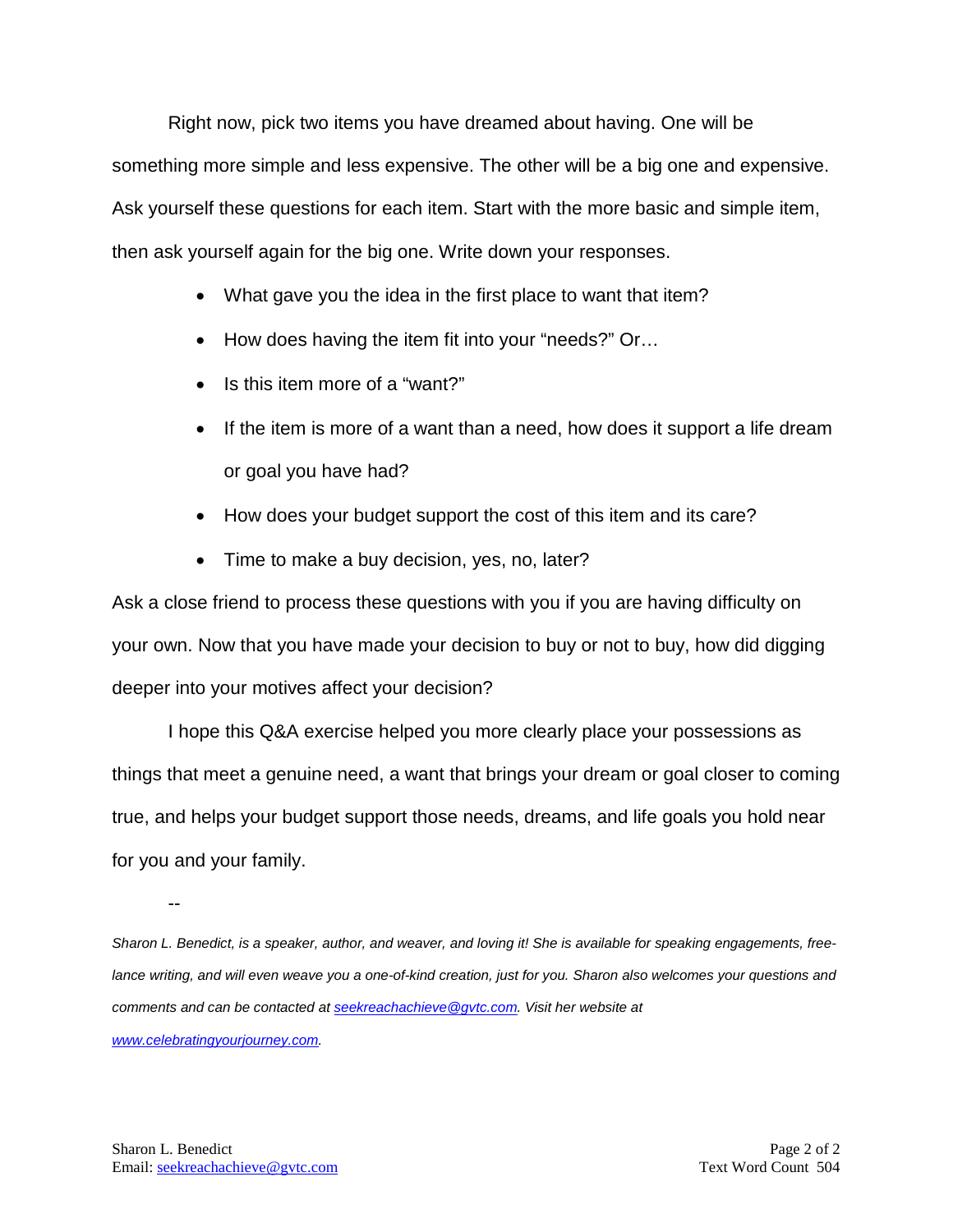



*Making the Big Buy . . . Your Home, part 1*

(published in Boerne Star, Friday, May 9, 2014)

A friend called me awhile back feeling very overwhelmed about the possibility and need for buying a house. Her questions were many, including "Should I just rent and forget buying a house?" My friend was carrying a heavy load on her own. In the past year, her husband passed away from a long-term illness. She was his caregiver throughout the journey.

Also being of the older Boomer generation, her husband managed the finances for the most part. So, she didn't have the experience needed to step in and take care of the incredibly involved financial and household decisions to be made. Shortly after her husband's passing, she sought a financial advisor to help her determine how to invest what little she had so additional income could provide for her needs. Since she gave permission to invest without her involvement, the advisor made several unfortunate decisions where her principal was being lost to more speculative investments.

I began coaching her on the initial steps she needed to take. That meant basically reviewing her current financial situation and what income was coming in to sustain her during this time in her life and beyond. She would then know if she could actually afford to even get preapproval for a mortgage. In the meantime, she continued to rent.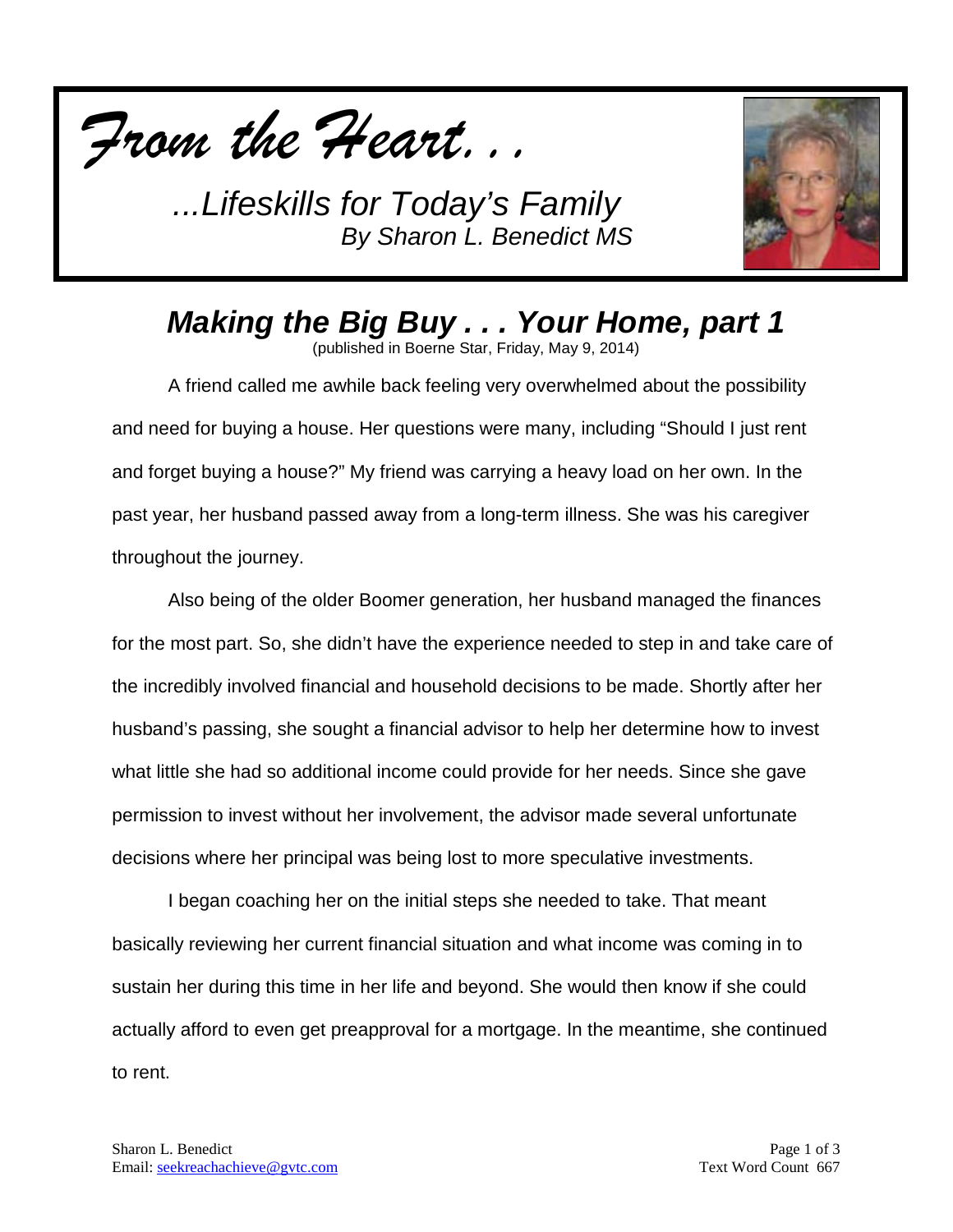Coaching also involved helping her set a plan and take inventory of all her possessions and their value. She will then know more clearly her current total net worth matched against her debt and expenses. Regarding the financial advisor's loss of a big chunk of her assets, there is some good news here. With the help of her adult children, she courageously confronted the advisor. The advisor then refunded the initial full amount and absorbed the loss.

My friend learned a hard lesson that can happen to any of us. Doing our homework on referrals is essential, including making sure we are the ones giving authorization for any transactions. Trust is a wonderful gift. Yet, it doesn't mean we risk giving the store away. Life often sends unforeseen surprises our way, good and bad. This even goes for our own family members, including our adult children.

At some point in our senior years we may need our children's help. So, it is best to begin the process earlier than when your children try to get power of attorney without your agreement. It can happen, particularly the older you get. Build your financial relationship and boundaries with an independent advisor and your adult children in a way you are comfortable, involved, and protected during your senior years. Your financial advisor will then clearly know the limitation set for any transactions. Your children will also begin to learn to take care of their own financial lives now and in the future.

My friend now has a clearer focus on her financial status and future. She has taken inventory of her possessions and is working on what to keep, sell, or give away. She is also building a closer, more interactive relationship with her children as she grows older, while protecting her assets to carry her through the coming years. And, by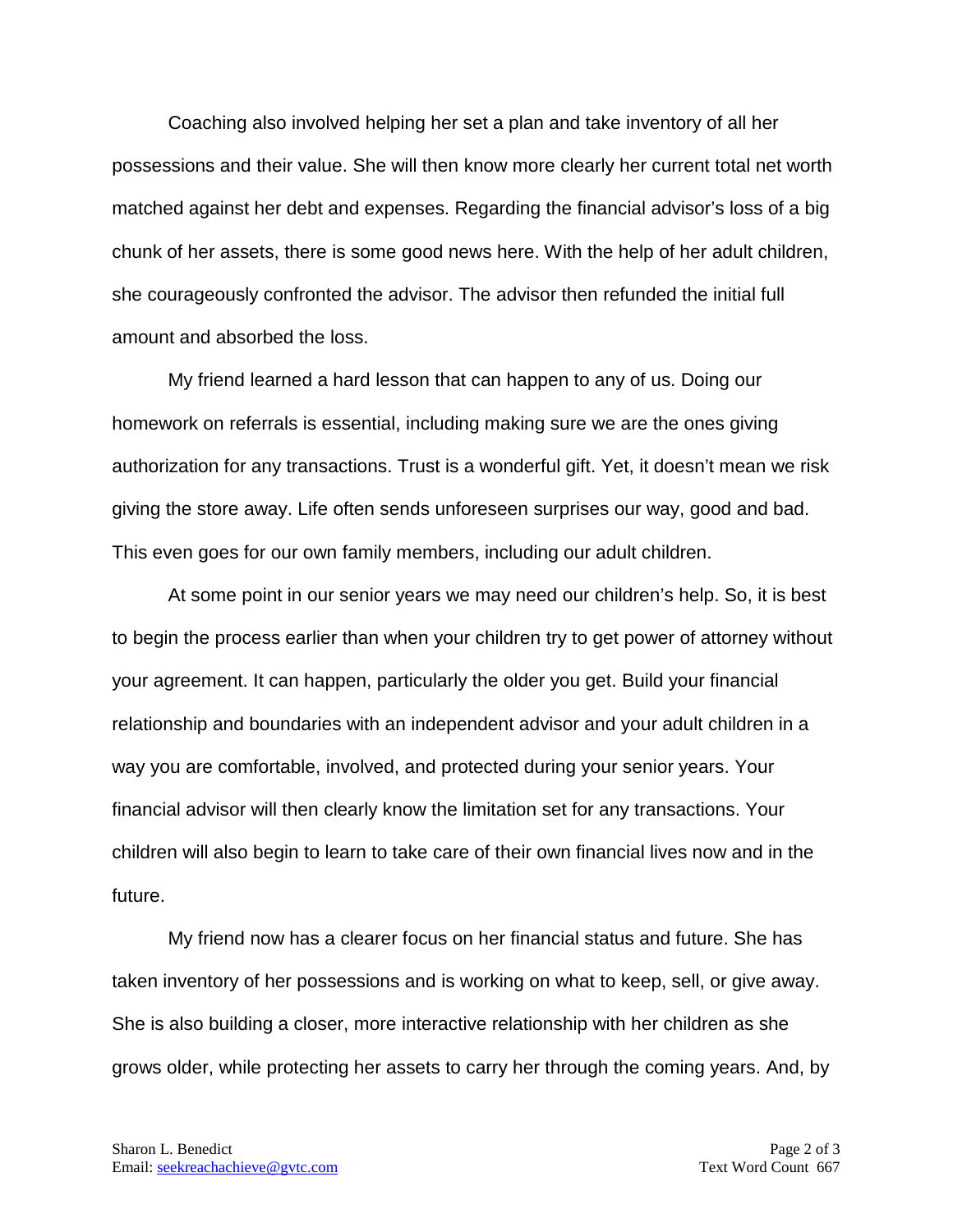the way, she prequalified and recently bought the perfect house for her needs and budget. She also has decided to work part-time to give herself an added financial cushion.

Do you see yourself in my friend's story? If you don't right now, I bet you just might in the years ahead. So, let her story help you take the right steps toward caring for yourself in those coming years. Can you also now see how your choices on buying a home or any possession, big or small, can impact your life, dreams, and goals in major ways down the road? I hope so. The next article will give you some basic home purchase tips.

--

*Sharon L. Benedict, is a speaker, author, and weaver, and loving it! She is available for speaking engagements, freelance writing, and will even weave you a one-of-kind creation, just for you. Sharon also welcomes your questions and comments and can be contacted a[t seekreachachieve@gvtc.com.](mailto:seekreachachieve@gvtc.com) Visit her website at [www.celebratingyourjourney.com.](http://www.celebratingyourjourney.com/)*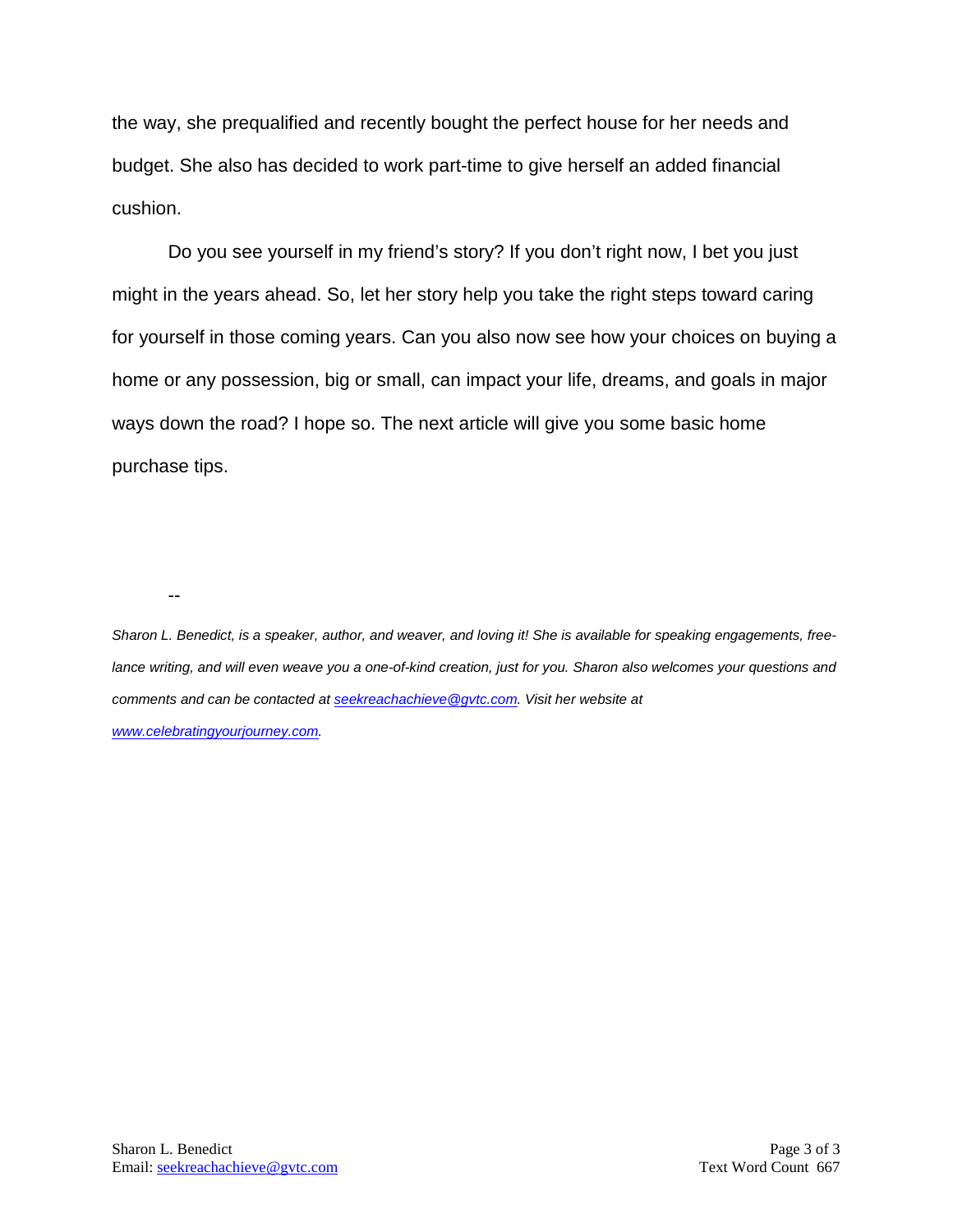



*Making the Big Buy . . . Your Home, part 2*

(published in Boerne Star, Friday, May 16, 2014)

Whether you choose urban metropolitan or decide on a more rural place to raise your family, do business, and find that ideal retirement community, here are some basic things to consider before signing that contract. First, every region of our nation has its own cost of living range.

According to CNN Money-Cost of Living Calculator

[\(http://money.cnn.com/calculator/pf/cost-of-living/\)](http://money.cnn.com/calculator/pf/cost-of-living/), let's say you live in the San Antonio area right now and make about \$50,000 per year. You are planning to move to Chapel Hill, North Carolina. You would need an annual salary of \$62,794 to retain your same lifestyle. Groceries cost 23% more, Housing 44%more, Utilities 8% more, Transportation 2% more, and Health Care 25% more. The cost of living increase comes to about 20% more. Let's turn this around that you are moving from Chapel Hill to San Antonio region. You will save yourself about 20% on your cost of living. If you choose Kendall County, Texas to live in you may end up saving 10-15% depending on the data source you use, since Boerne has a slightly higher cost of living range; but also has a higher per capita personal income.

The spread is even greater when moving from San Antonio to New York (Manhattan). Your cost of living leaps to \$126,562 (Groceries 68% more, Housing 462%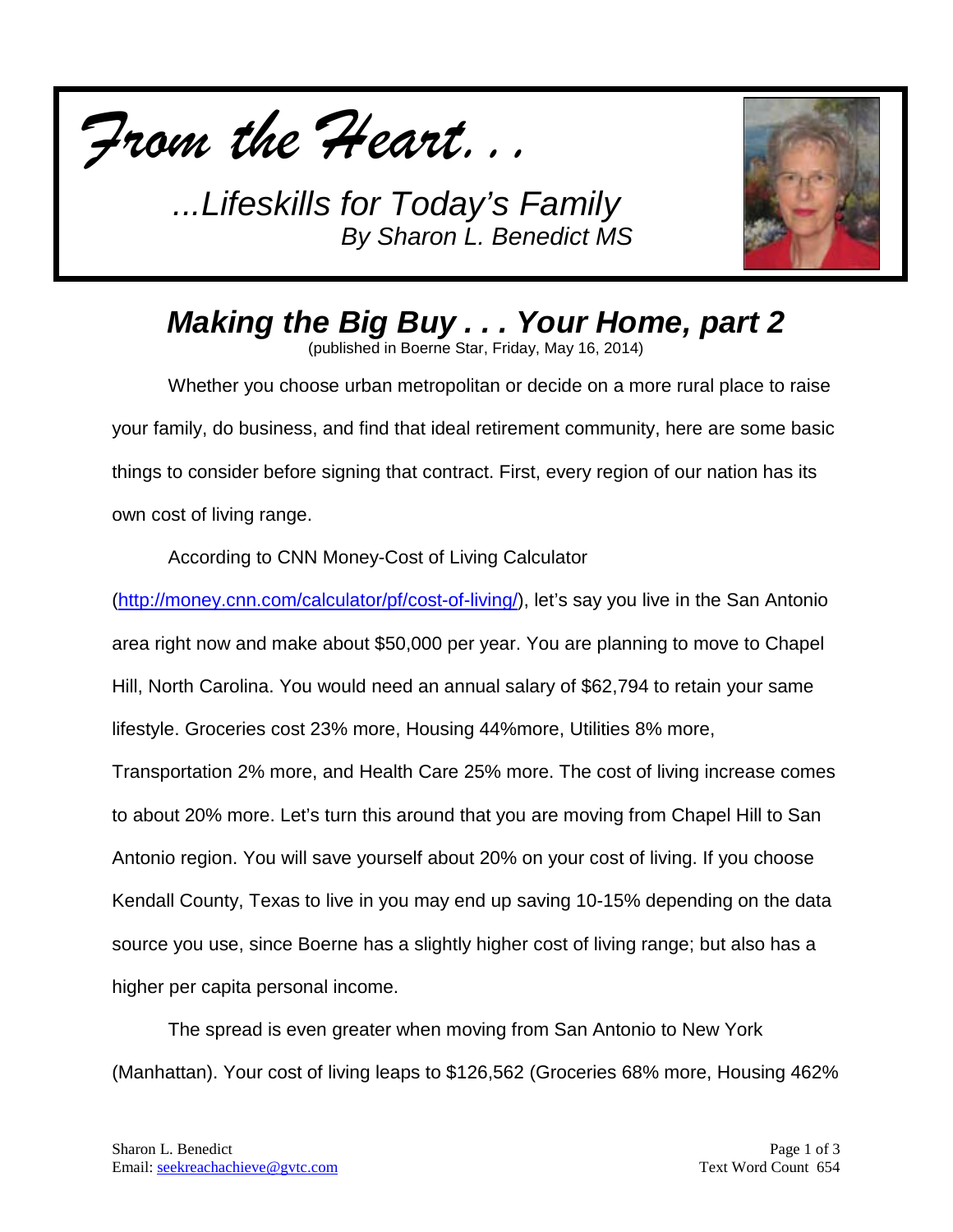more, Utilities 60% more, Transportation 30% more, Health Care 19% more). This is a whopping 128% cost of living increase. Hope the salary you would be offered can handle the sticker price! The spread between San Antonio (\$50,000 salary) and Los Angeles (\$73,944) is about a 45% cost of living increase. Your savings to San Antonio would gain you the same in savings.

No wonder out of 10 cities with the highest increases in population, five of them are in Texas, including San Antonio according to BBC article, *10 Reasons Why So Many People Are Moving To Texas* (May 30, 2013). For those of us who are already here, this may not be something to applaud. Yet, aren't we all part of the population problem…and the solution depending on how we manage this kind of growth?

Cost of living is just one factor to consider when locating where you will be living and buying your home. Coupled with this factor is your job location and career opportunities you may be looking at. Can your monthly pay and budget handle maintaining your preferred lifestyle and the house you are looking to buy or build? You may also want to look closer at the population demographics, not just the income but also age and nationality ranges.

In addition, you may want to research more specifically where growth in the next decade or two may occur in the city and neighborhood you are looking at, particularly if you prefer not to end up having large residential and commercial developments surround you. And don't forget the additional roadways that will be needed to handle to increased traffic flow in your community and main highways. How do these factors play into your home buying, where you want to raise your children, and possibly retire?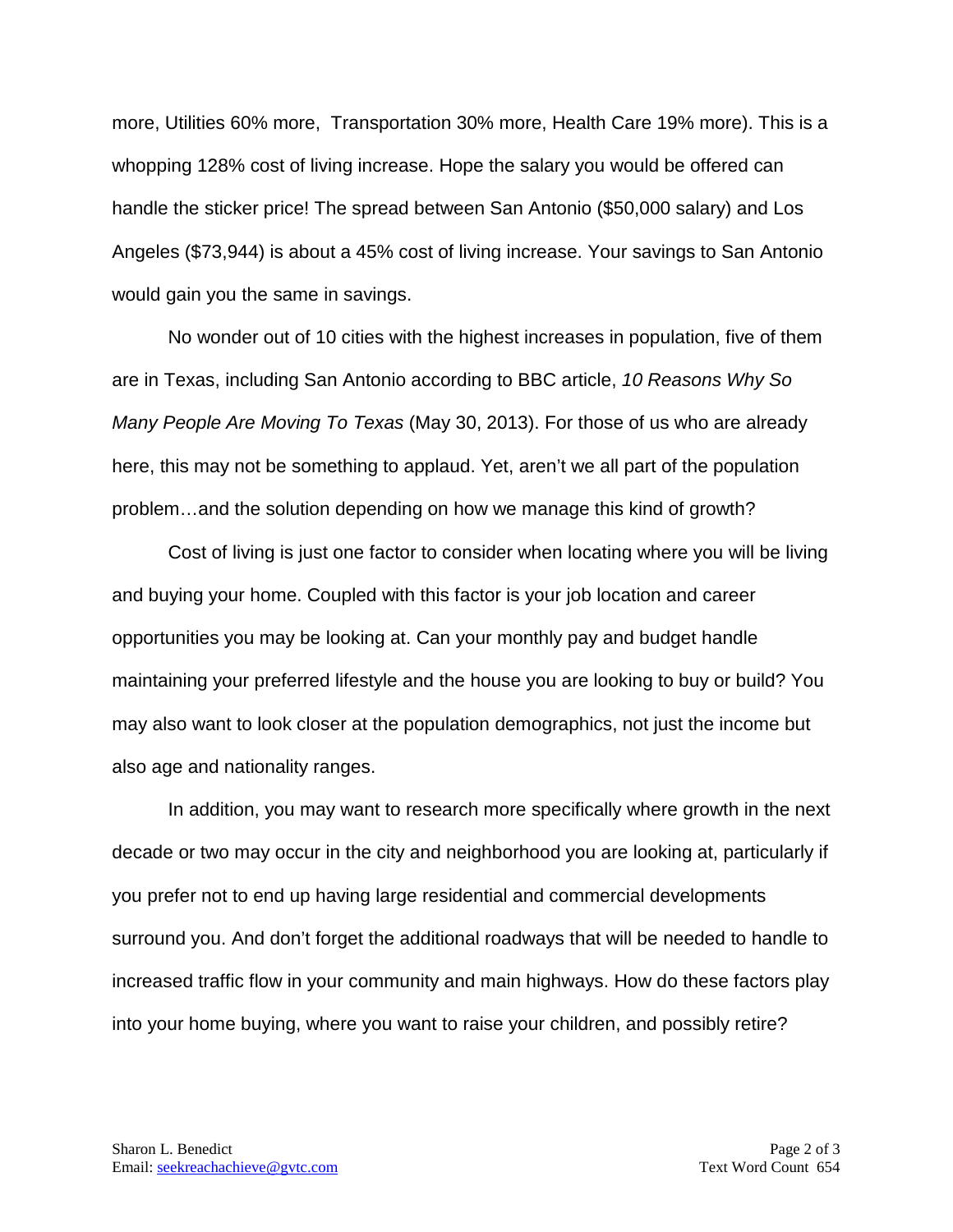There are any number of other considerations, such as small town versus large metro living. Which do you prefer? How about the type & quality of housing (e.g. apartment, townhome/condo, single family dwelling—small/large lot/acreage, low/high density). Does your job require you to commute? If so, what is your commuting time, and what types of public transportation is there, including main roads?

In part 3 of our home buying tips other considerations will be covered, such as state & property taxes, crime rate, and other recreational, educational, cultural, environmental, and specialty services. Any questions or comments are welcomed to send my way on your own home buying experiences.

--

*Sharon L. Benedict, is a speaker, author, and weaver, and loving it! She is available for speaking engagements, freelance writing, and will even weave you a one-of-kind creation, just for you. Sharon also welcomes your questions and comments and can be contacted a[t seekreachachieve@gvtc.com.](mailto:seekreachachieve@gvtc.com) Visit her website at [www.celebratingyourjourney.com.](http://www.celebratingyourjourney.com/)*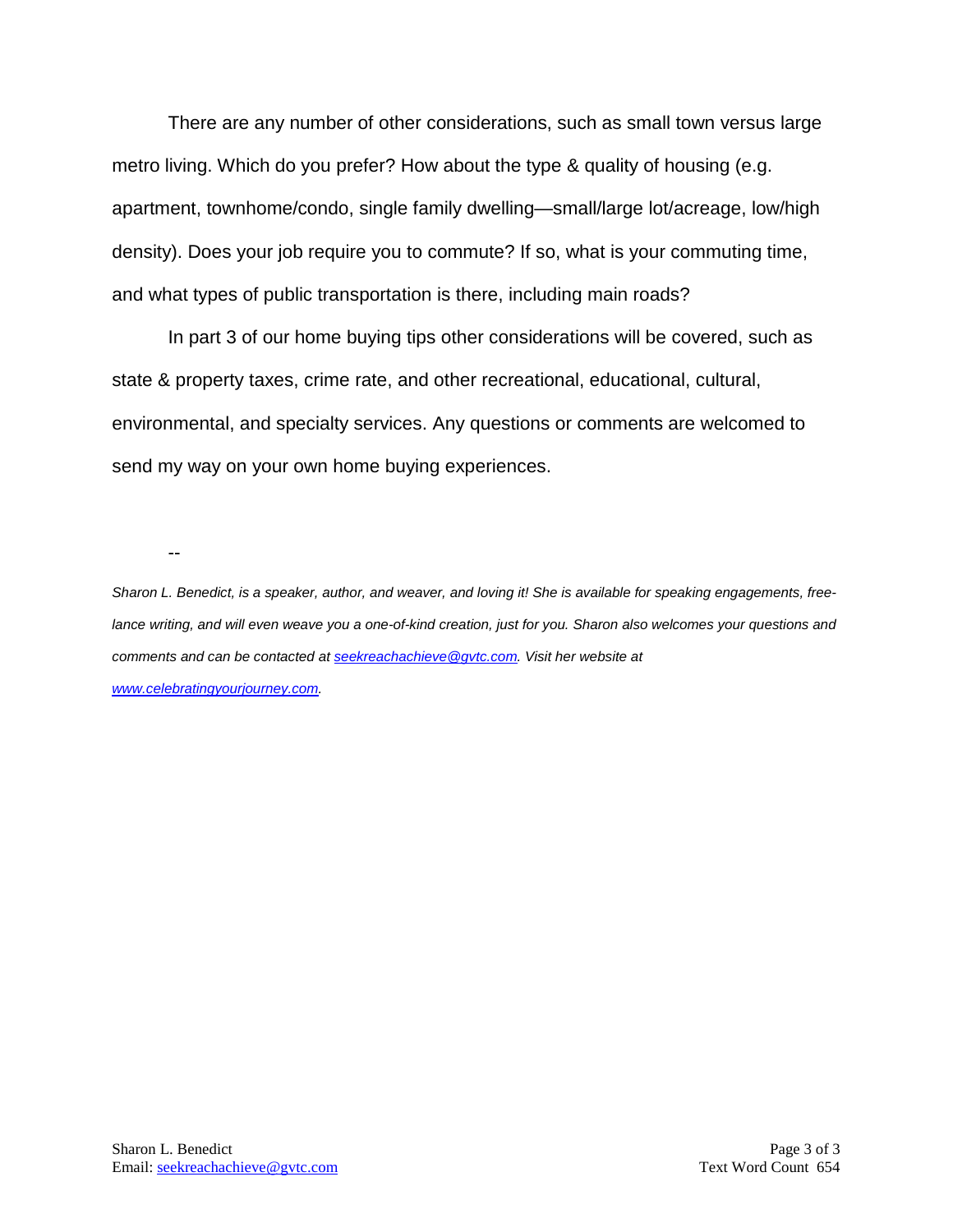



*Making the Big Buy . . . Your Home, part 3*

(published in Boerne Star, Friday, May 23, 2014)

In the previous article, cost of living was covered as one of the top considerations when deciding on where to live and planning to make the big buy, your home. There are also other considerations such as state & property taxes, crime rate, services, recreational, educational, cultural, environmental, and specialty services to be covered.

One of the more fortunate things about living in Texas, there is no state personal income tax. Hopefully, that will continue to be a very real plus for us Texans. There are nine states that do not have a state income tax: Alaska, Florida, Nevada, South Dakota, Texas, Washington and Wyoming. New Hampshire and Tennessee tax their residents only on income earned from interest and dividends. Yet, not having a state income tax doesn't necessarily mean Texans have lower taxes overall. More homework would definitely be needed to do the math for each locale.

There are many ways our local and state governments gain their revenues such as sales taxes, property taxes, license taxes, fuel taxes, and estate/inheritance taxes. The cumulative taxes we pay may or may not exceed what would be theoretically paid via a state personal income tax. Check out our Texas Constitution, Article 8 for details and restrictions [\(http://www.statutes.legis.state.tx.us/Docs/CN/pdf/CN.8.pdf\)](http://www.statutes.legis.state.tx.us/Docs/CN/pdf/CN.8.pdf).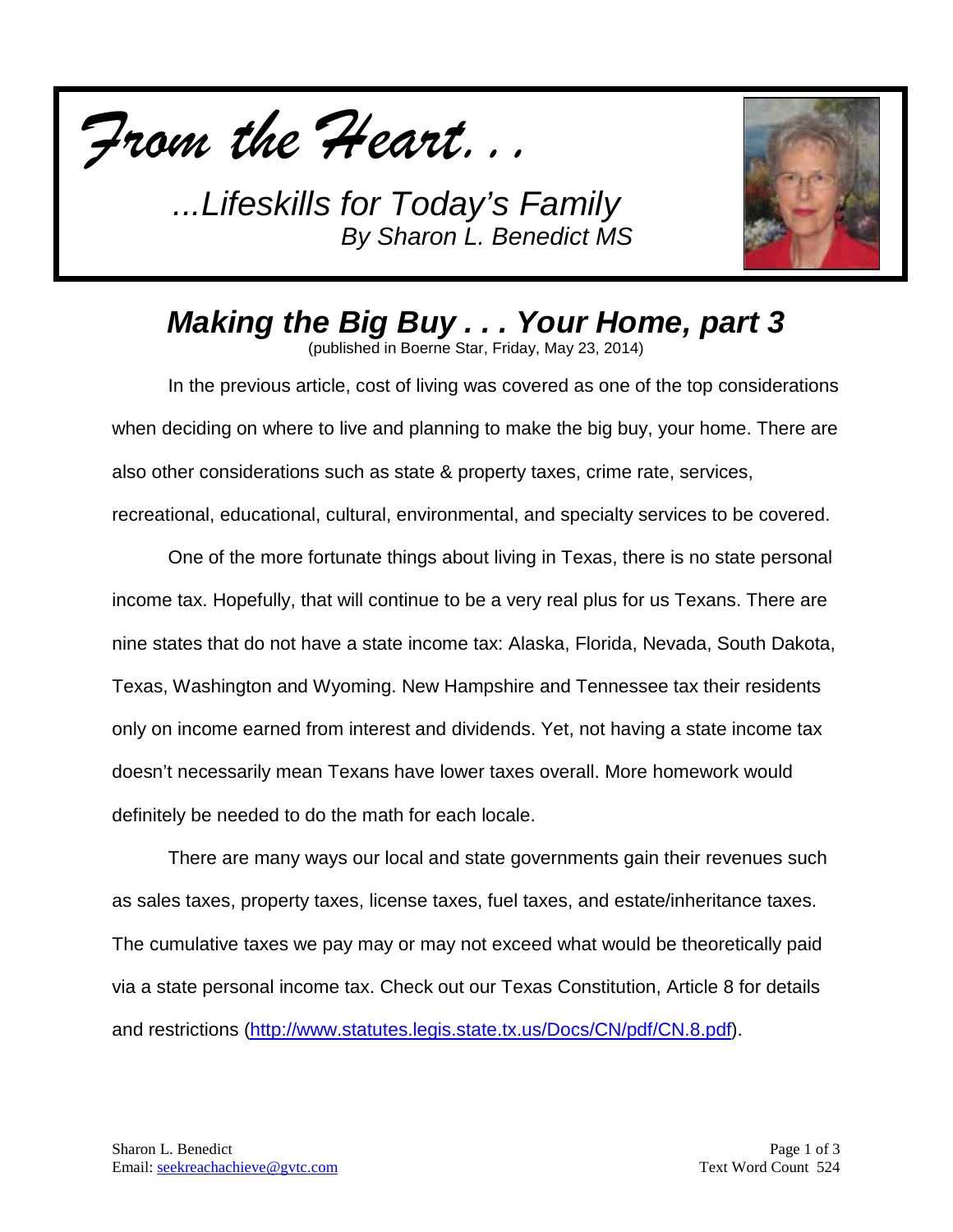Another factor to always look at is the crime rate and kind of crime in the community. This includes checking out the type of law enforcement at the state, county, city levels and what kinds of security systems are in place within the community and neighborhood where you are considering buying your home. For local folks, you can look over Boerne's crime stats at [http://www.ci.boerne.tx.us/665/Crime-Statistics.](http://www.ci.boerne.tx.us/665/Crime-Statistics) As of February 2014, overall crime rate has dropped 12% from 2013 numbers.

You can also go to Neighborhood Scout

[\(http://www.neighborhoodscout.com/tx/boerne/crime/\)](http://www.neighborhoodscout.com/tx/boerne/crime/) to compare different communities across the nation and Texas. For the state of Texas, check out

[http://www.txdps.state.tx.us/administration/crime\\_records/pages/crimestatistics.htm.](http://www.txdps.state.tx.us/administration/crime_records/pages/crimestatistics.htm) The crime volume for Texas in 2012 decreased slightly by 1.6 percent compared to 2011.

Some of the most frequent searches when relocating and buying a home focus on quality of life. The searches include the variety and types of services, businesses, faith/church, shopping centers, restaurants, entertainment (visual and performing arts), cultural amenities as well as historic preservation that may be locally available. These services are mostly preferred within the local community but most of us also look for the next largest city for services not available in the neighborhood community.

It is not an easy task choosing where to live, let along making the big buy for your home. And the location and big buy factors to consider don't just include your paycheck and job preference. Quality of life searches include whether the area has parks, pedestrian/walking/trail system, water ways, indoor/outdoor recreational and sporting facilities. In the next and final big buy article, part 4, other factors will be covered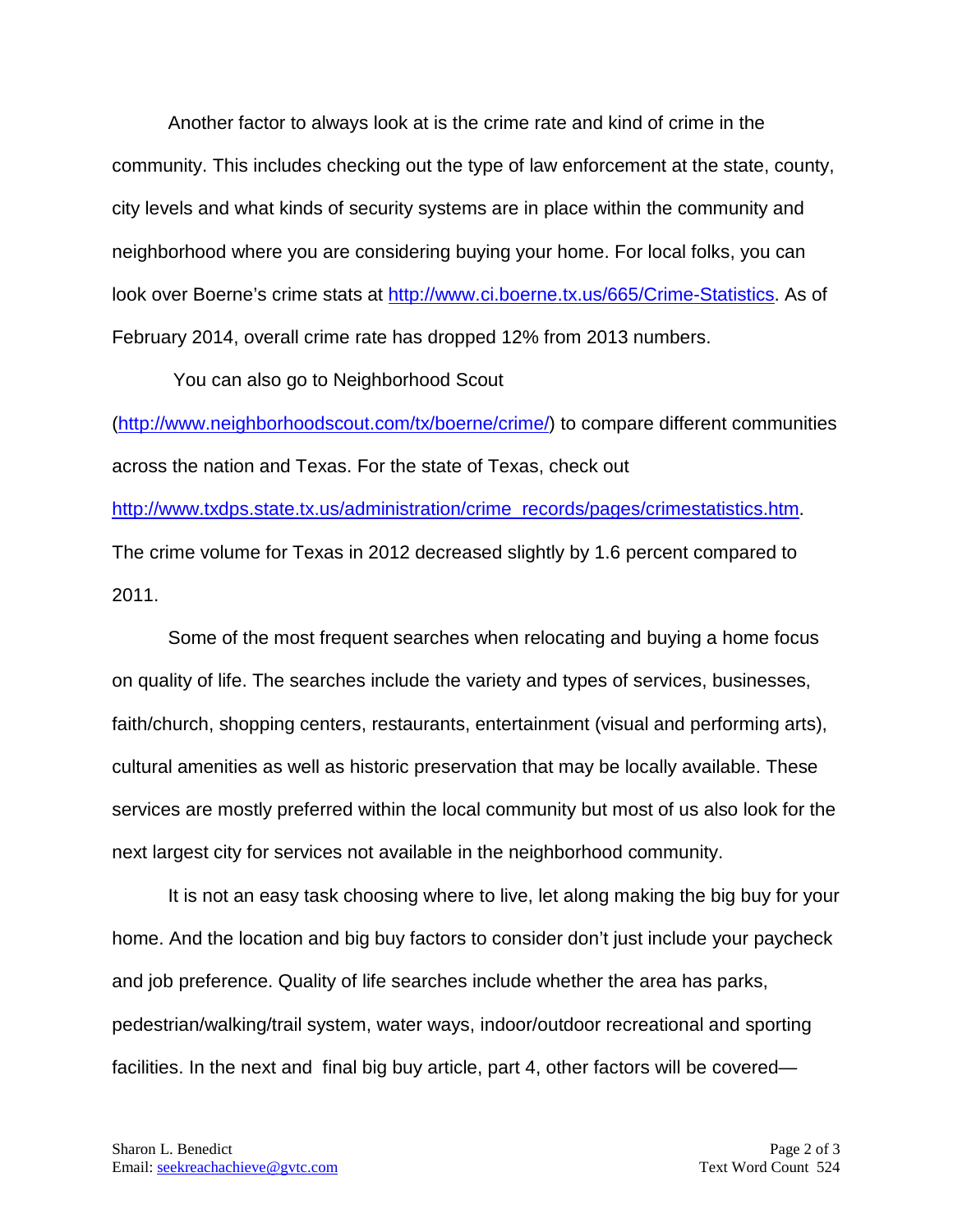specialty services such as healthcare/wellness, financial, transportation, home/vehicle maintenance, internet/IT. Other areas to cover will include educational/life-long learning opportunities, childcare, and environmental factors.

*Sharon L. Benedict, is a speaker, author, and weaver, and loving it! She is available for speaking engagements, freelance writing, and will even weave you a one-of-kind creation, just for you. Sharon also welcomes your questions and comments and can be contacted a[t seekreachachieve@gvtc.com.](mailto:seekreachachieve@gvtc.com) Visit her website at [www.celebratingyourjourney.com.](http://www.celebratingyourjourney.com/)*

--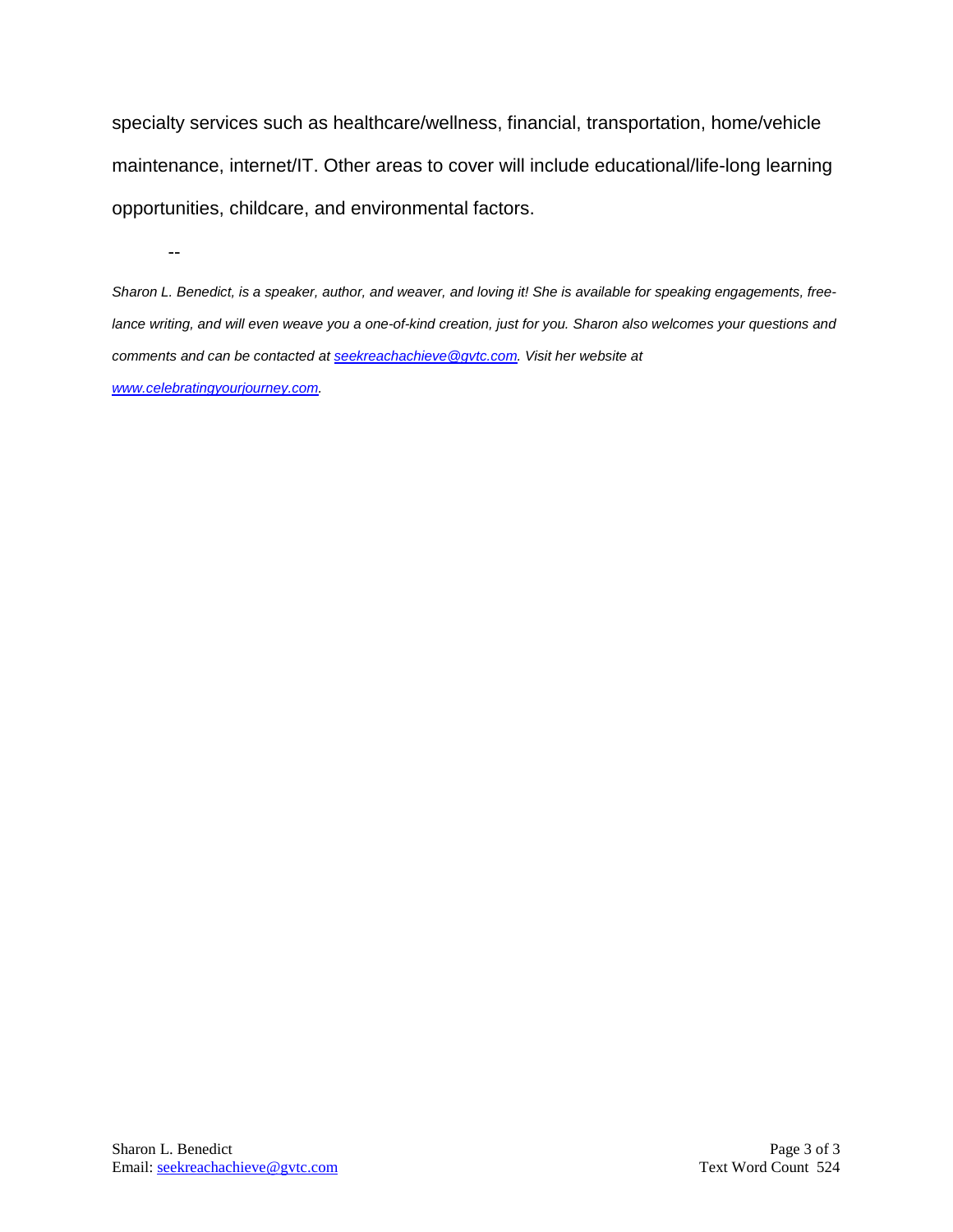



## *Making the Big Buy . . . Your Home, part 4*

(published in Boerne Star, Friday, May 30, 2014)

Now that you have given some thought to the many factors that impact making the big buy, your home, you may be wondering, "there can't be more to consider, is there?" The short, not long, of the answer is "Sorry, yes there are." Here comes the long.

Cost of living is definitely at the top of the list for most of us, particularly if we are trying to live within our means and not buy ourselves into foreclosure or bankruptcy. The other considerations all determine your quality of life. The searches include types of services, businesses, faith/church, shopping centers, restaurants, entertainment (visual and performing arts), cultural amenities as well as historic preservation that may be locally available or at least nearby. Add then state & property taxes, crime rate, and recreational amenities such as parks, pedestrian/walking/trail system, water ways, indoor/outdoor recreational and sporting facilities.

Now we come to specialty services such as healthcare/wellness, education/lifelong learning opportunities, childcare, financial, transportation, internet/IT, and environmental factors. Healthcare and wellness services are also at the top of the list for making the big buy. No one wants to be far from their family doctor or even hospital. And for those of us who work hard at seeking the highest potential for wellness, there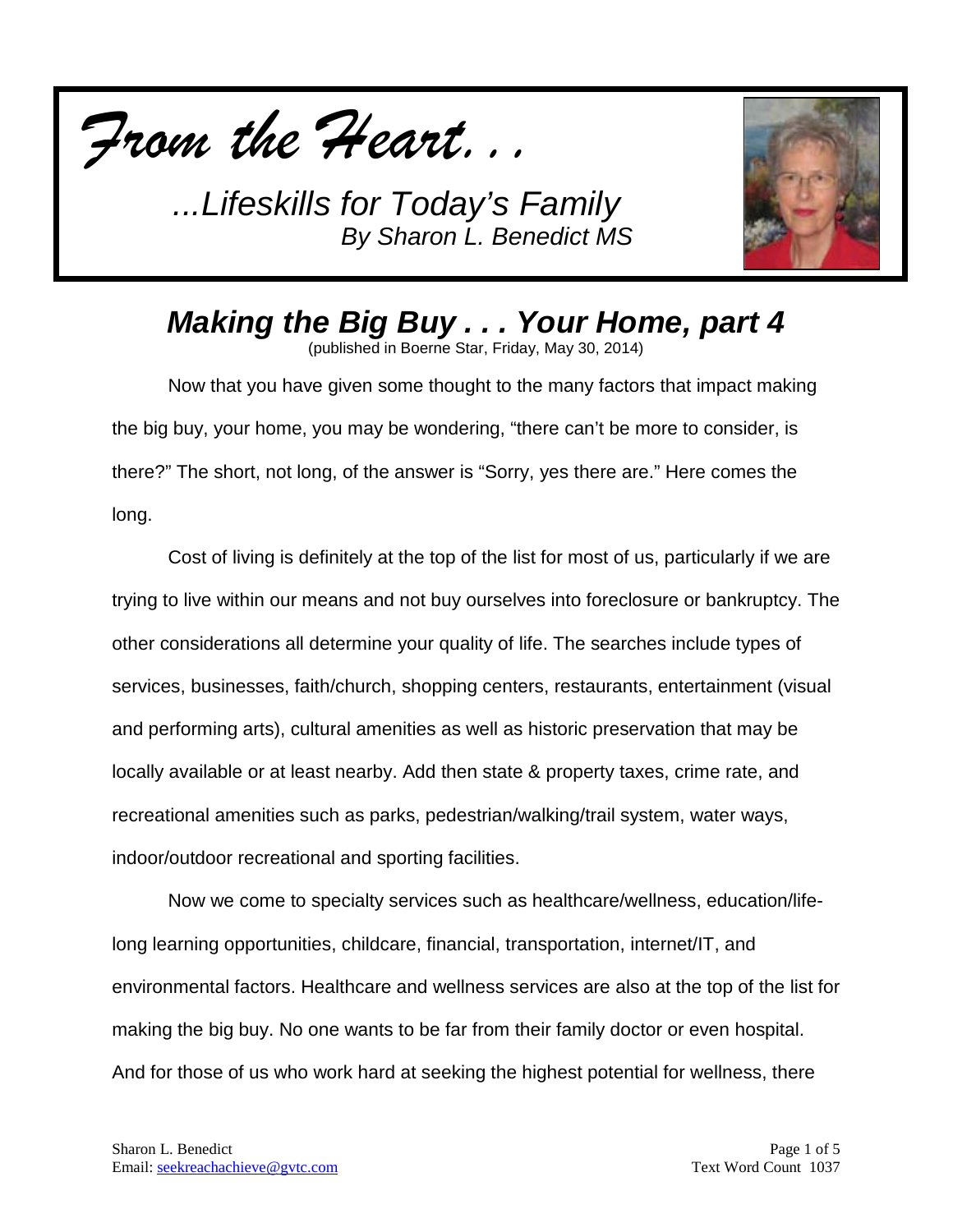are services needed that support and complement the more conventional medical world, such as integrative/alternative medicine and compounding pharmacies.

Next on the list is education for our children and life-long learning opportunities for ourselves. To find out how a school district or school is rated in Texas you can cruise through the Accountability Rating System for Texas Public Schools and Districts at [http://ritter.tea.state.tx.us/perfreport/account/2013/index.html.](http://ritter.tea.state.tx.us/perfreport/account/2013/index.html) There is also a report of schools who gained distinctions as well at

[http://ritter.tea.state.tx.us/perfreport/account/2013/distinctions.pdf.](http://ritter.tea.state.tx.us/perfreport/account/2013/distinctions.pdf) For more details, check out the Texas Education Agency,

[http://www.tea.state.tx.us/School\\_District\\_Locator/School\\_District\\_Locator/.](http://www.tea.state.tx.us/School_District_Locator/School_District_Locator/)

For across the nation Neighborhood Scout should provide a glimpse of public school ratings, [http://www.neighborhoodscout.com/neighborhoods/school-](http://www.neighborhoodscout.com/neighborhoods/school-district/ratings/)

[district/ratings/,](http://www.neighborhoodscout.com/neighborhoods/school-district/ratings/) plus the National Center for Education Stats,

[http://nces.ed.gov/ccd/schoolsearch/.](http://nces.ed.gov/ccd/schoolsearch/)

When it comes to checking out banks and other financial services, it seems there is a bank in just about every community, whether local, regional, or national. Deciding which bank to have your accounts depends on what kinds of services you want to utilize and the various bank rates for interest, mortgages, and fees. Bank Rate,

[www.bankrate.com](http://www.bankrate.com/) offer an online way to compare. Yet, often times we simply choose a bank based on our own experience and those of family and friends.

Knowing the kinds of transportation available in the community and region helps to understand how much mobility is possible but also how much traffic you will be in the middle of on any day or hour. Will your home be conveniently located near a major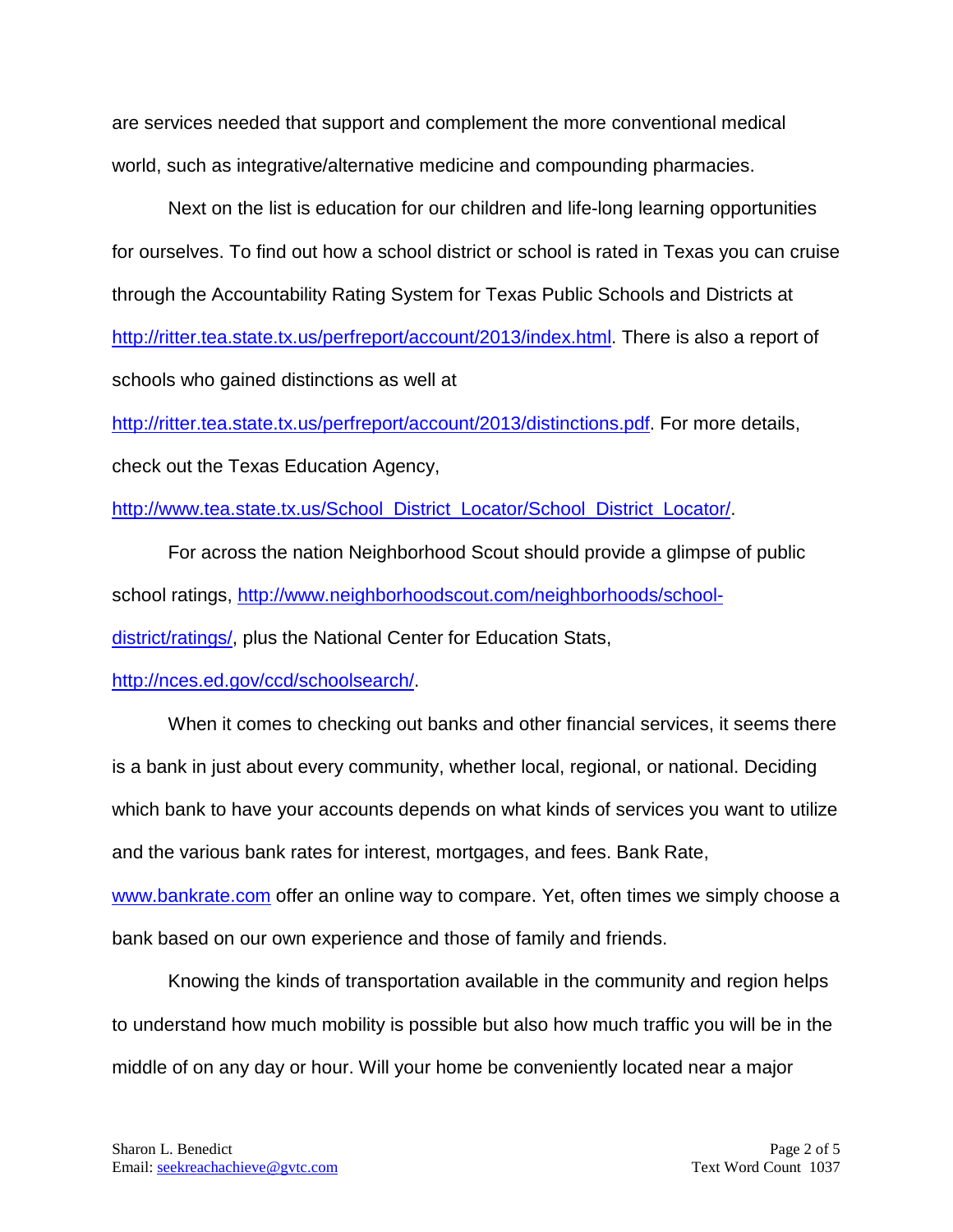highway or interstate freeway. Or do you prefer more rural connectivity? Do you use public transportation? It all depend on your lifestyle, workplace, and preferred services. You can get a feel for traffic flow by simply visiting the area and drive the streets and highways during certain hours of the day. Do the same for public transportation options. You can always go online at the Federal Highway Administration site for traffic information, [http://www.fhwa.dot.gov/trafficinfo/tx.htm,](http://www.fhwa.dot.gov/trafficinfo/tx.htm)

Another consideration in this 21<sup>st</sup> century is availability of the internet. There isn't a day that goes by that most of us depend on the internet for not just finding out about any subject. We also rely on the internet for keeping in touch with each other via smart phones and social networks. So, check out what kinds of "cyberspace connections" are available and how well those connections work for you right in your neighborhood.

Not last and definitely not least are environmental factors that include weather/climate, surroundings, health concerns/allergies, population, auto congestion, water quality, industrial & agricultural land uses, near wetlands, major pollutants & odor sources, waste/landfill management, superfund/brownfield sites—EPA designated contaminated areas, and lead/radon/noise/wood smoke. Maybe you thought environmental factors were if your neighbor keeps his lawn mowed, doesn't burn trash, or has old rusty cars laying around, right?

Although these are considerations to keep in mind, in this  $21<sup>st</sup>$  century there are incredibly diverse layers of history behind how the land your home is set on has been used over eons of time. We often take for granted what we see is what we get. Yet, it's important to look below and around the surface. Here's one thought. Think about what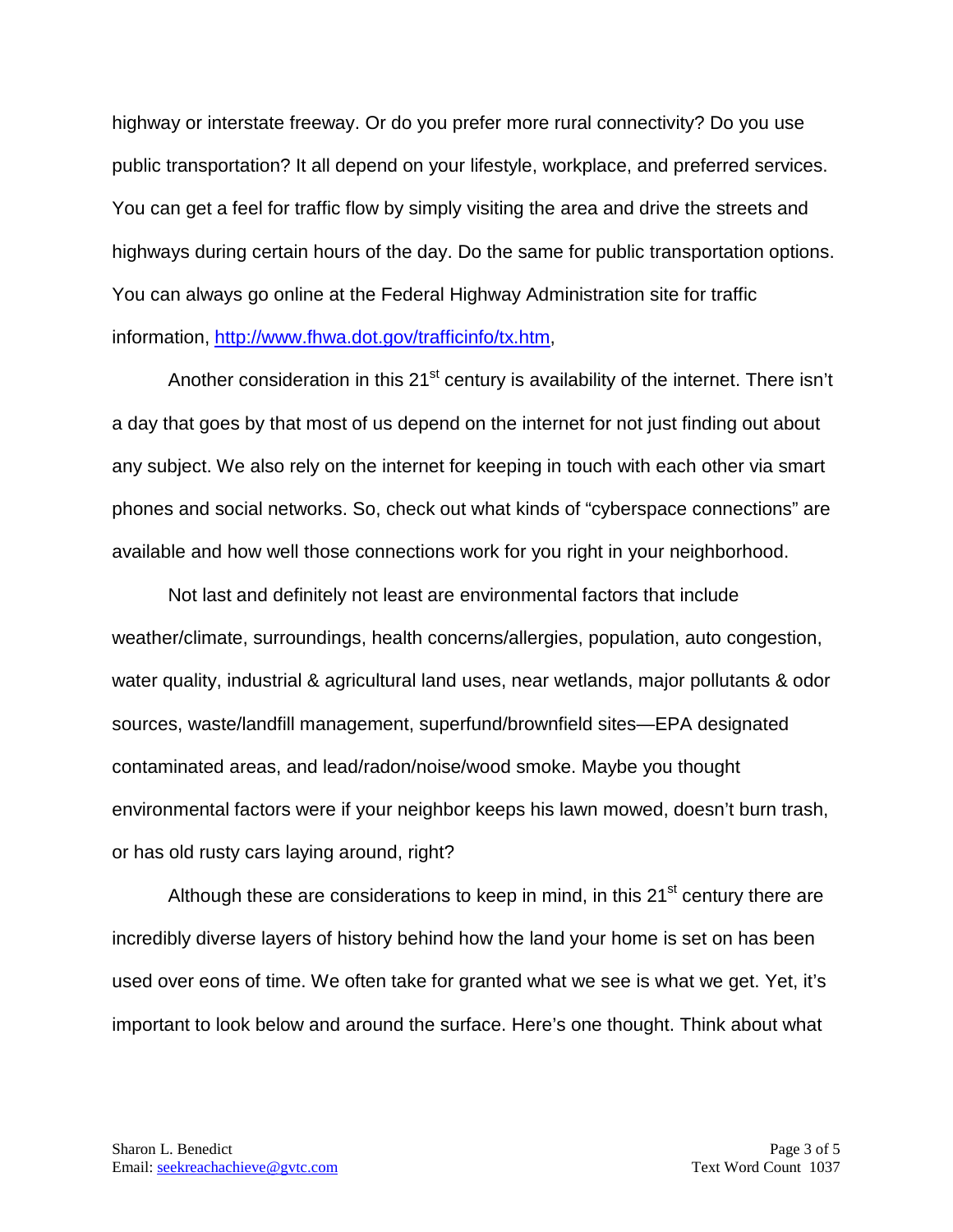all Texans are talking about these days – water. Now, that is an environmental factor worth taking serious.

How many of us, particularly in city limits, expect that precious water to always flow when turning the tap. And for those in county and more rural areas, water wells are a precious commodity that we also take for granted. For local/regional folk, you can dig a little deeper for information at the Cow Creek Groundwater Conservation District, [http://www.ccgcd.org/?page=education.](http://www.ccgcd.org/?page=education) There are a some more conscientious residents who carefully watch their water use and even have rainwater catchments system. More power to you who do!

With the needed rain pouring in during this week at least about 3 to 4 inches in some areas, consider how much water your rain gutters could have collected for your own personal use. According to Dr. Hari J. Krishna, Senior Engineer, Texas Water Development Board [\(http://www.ccgcd.org/Education/RWH\\_in\\_Texas.pdf\)](http://www.ccgcd.org/Education/RWH_in_Texas.pdf), "Now, with limited water resources on the one hand and increasing demands for water on the other, there is a growing awareness to collect rainfall and make more efficient use of the water. . . For every inch of rain, about 600 gallons of water can be collected from 1,000 sq.ft. of roof area. A typical home with 2000 sq.ft. of roof area in Central Texas can yield up to 40,000 gallons a year, water that would otherwise run off and contribute to erosion. If properly managed, the RWH system can provide up to 100 gallons of water per day for a typical home." Quite the catch, right! The TWDB rainwater harvesting manual is available for download at

[https://www.twdb.texas.gov/publications/brochures/conservation/doc/RainwaterHarvesti](https://www.twdb.texas.gov/publications/brochures/conservation/doc/RainwaterHarvestingManual_3rdedition.pdf)